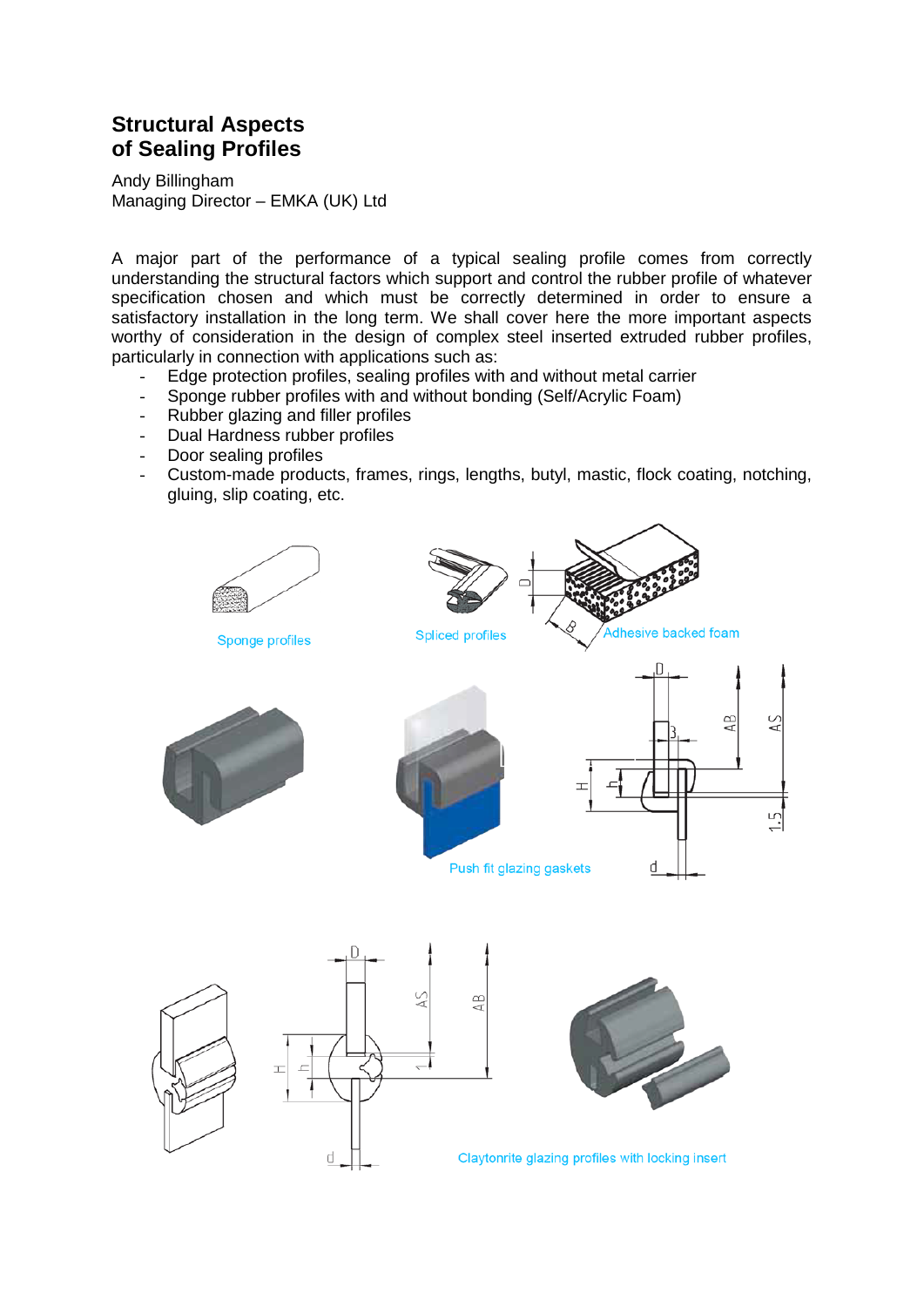Typical applications include electrical/electronic cabinets, automotive, windows/construction, oil and gas industry as well as general industrial generic products. These installations are predominately concerned with exclusion of air, dust, gas and/or water as either partial or complete seals to lids, doors or panels and will often include standard profiles – possibly in a custom solution. Your supplier should be in a position to advise on this and especially where a custom design is required then to guide – and the following is intended to inform that process.

At a fundamental level industry standard manufacturing tolerances are covered by the international standard DIN ISO 3302 with tolerances of custom length based upon DIN ISO 3302 -1.

With this in mind the designer should determine the correct degree of compression (for bubble sealing profiles). The compression of a typical sealing edge protection profile should be a maximum of 50% as otherwise the compression and recovery can be adversely affected. It is recommended the profile should be compressed 30-40%. Should the profile have two cavities then the value should be applied to each cavity.



For sponge rubber profiles the comparable parameter is the compression set since an essential for the application of a sealing strip is the enduring deformation. The most common characteristic is the compression set (DVR) ASTM D395. To determine this value, a cylindrical test body is compressed by-25% and then stored for a pre-set time at a specific temperature. Thirty minutes after release, the height is measured at room temperature again, and from the result, the enduring deformation is identified.

A DVR of 0 would mean that the test body has reached its original height again (unlikely in reality), a DVR of 100% shows that the test body has no recovery and would remain completely deformed. Why is the compression set such an important parameter?

When a flange gasket is compressed to a specified thickness (for example in a door seal) it exerts a pressure on the surface of the flange but after a while this pressure will reduce because the rubber deforms and takes a set. If the DVR is too high, the elastic performance and the sealing effect will decrease and the seal may cease to function properly.

Underlying the rubber seal itself is often a steel strip or wire carrier, usually chosen to support the rubber mechanically and to provide a means of installation. By using either steel or wire carrier, the edge protection sections will grip well, without the use of adhesives or tapes - however, the use of a steel carrier will also have a higher clamping effect than a wire carrier and is therefore advised where there are high-vibration applications.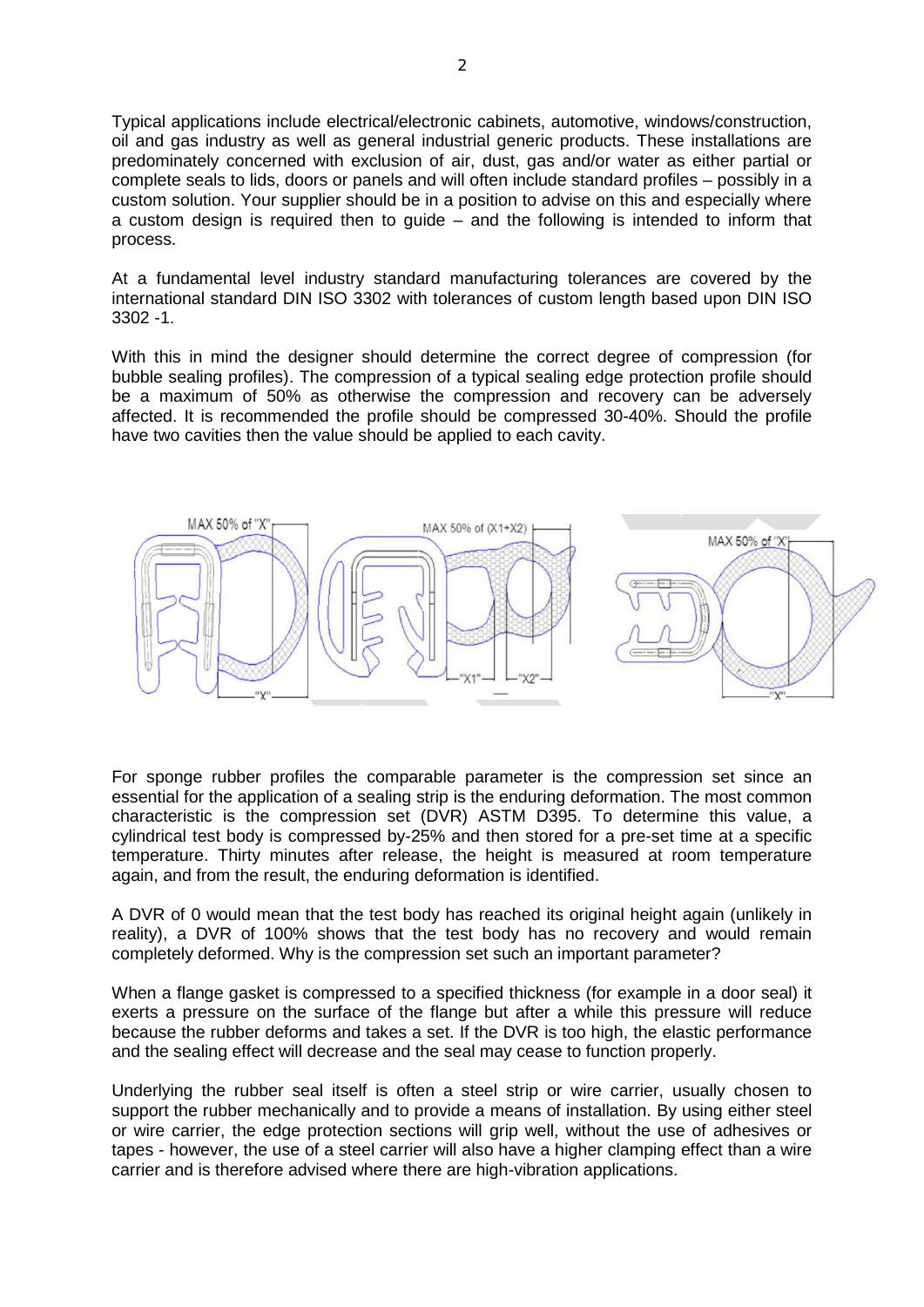The disadvantage of a profile with an unbroken steel carrier strip is seen in a restricted bending radius. This can be solved by breaking the connecting sprags. However, an uneven surface may develop if this is done. In most technical applications the aesthetics will usually be considered irrelevant.

Consequently the choice of either a steel or wire carrier largely depends on the application situation, and the desired appearance. (Where aesthetics are important, the "hungry horse" effect can be disguised).



An excellent solution is often the use of spliced joints which can be applied to most profiles using the hot splicing/vulcanising process to chemically bond two ends of a rubber extrusion together, this process effects a reasonably strong and dynamic joint and is particularly effective where there is a requirement for a continuous ring or frame such as windows or automotive applications. Thus both aesthetics and performance are enhanced while at the same time providing a one piece installation which is both easier and quicker to install than raw strip which requires corner joints.

Spliced joints ensure that the resilience and dynamic properties of the profile are maintained throughout the joint thus creating an endless seal – so ensuring the gasket is more impenetrable to the elements. This is especially important when a moving vehicle is involved due to continuous flexing of the structure when in service. When compared to glued joints, the vulcanised bond is less messy and easier to install – it is also much longer lasting and does not crystallise, so that it maintains its elastic properties comparably to the rubber section itself.